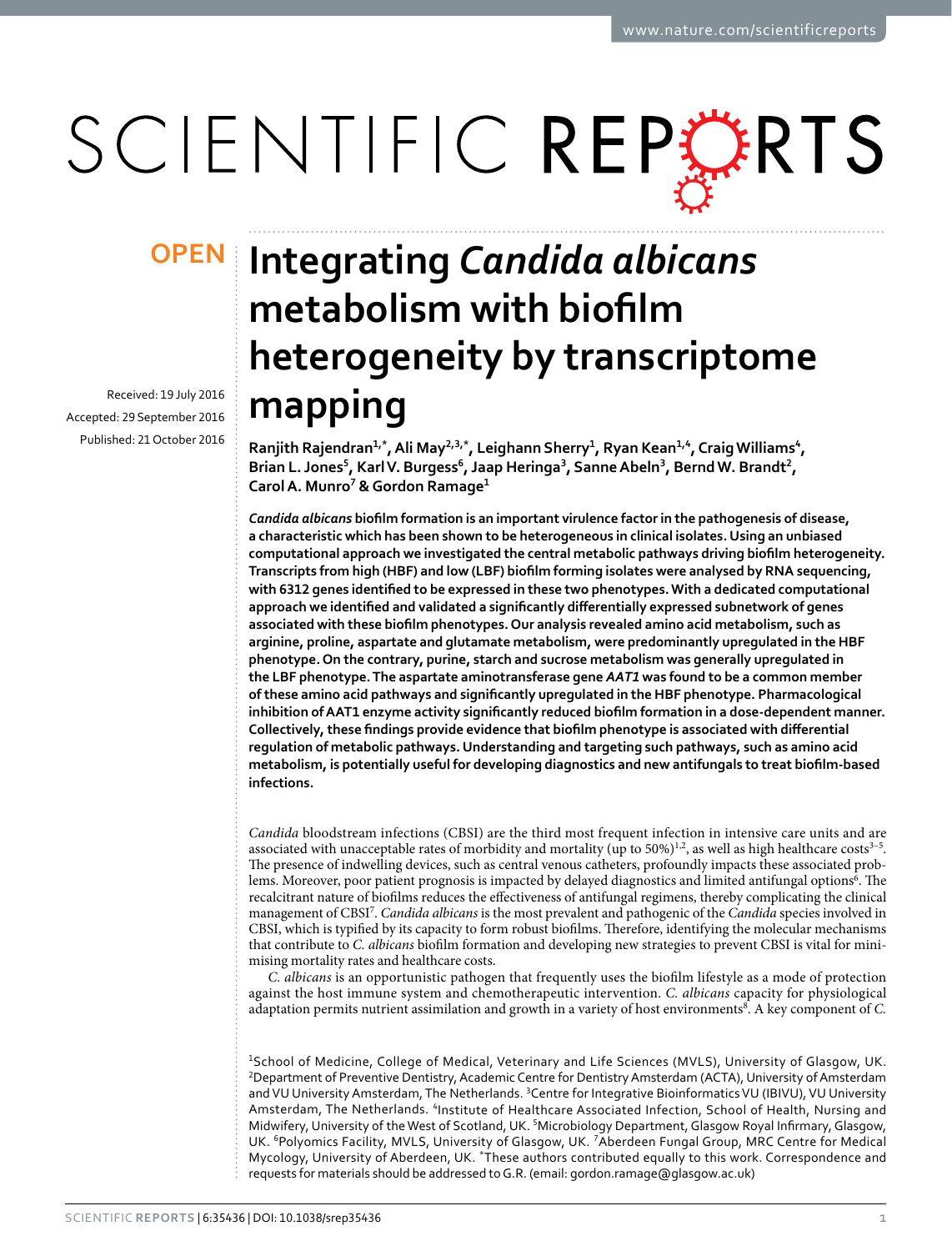<span id="page-1-0"></span>

|             | Nr. of<br>samples | Nr. of raw<br>reads | $%$ of<br>reads<br>after QC | % reads<br>after t/rRNA<br>removal | % mapped<br>reads to<br>genome | % mapped<br>reads to<br><b>KEGG</b> genes |
|-------------|-------------------|---------------------|-----------------------------|------------------------------------|--------------------------------|-------------------------------------------|
| All samples | 6                 | 140,631,025         | 99.32                       | 97.80                              | 91.40                          | 70.34                                     |
| LBF         |                   | 68,484,992          | 98.75                       | 96.14                              | 87.40                          | 66.21                                     |
| <b>HBF</b>  |                   | 72,146,033          | 99.86                       | 99.38                              | 95.20                          | 74.26                                     |

**Table 1. The vast majority of reads in both low (LBF) and high biofilm formers (HBF) passed the quality control.** A large portion was mapped to the KEGG genes that were used to annotate the *C. albicans* genome. Percentages are relative to the number of raw reads.

*albicans* adaptation is filamentous growth, which is stimulated by a variety of environmental and physiological factors, including the carbohydrate source, amino acid starvation, hypoxia, elevated levels of CO<sub>2</sub>, pH and tem-perature<sup>[8–10](#page-8-5)</sup>. Metabolic adaptation to such conditions, as well as antifungal agents and stress conditions, promote *C. albicans* pathogenicity, which includes yeast-hypha morphogenesis, phenotypic switching, adhesins, invasins, and secreted hydrolases<sup>8</sup>, factors all important to the biofilm phenotype<sup>11</sup>. In fact, these biofilm related processes are driven by six key transcriptional regulators as part of a complex transcriptional circuitry<sup>12</sup>. While this level of global control is understood, how these relate to central metabolic processes is limited. Although several anabolic and catabolic pathways, such as those involved in carbon and amino acid metabolisms, have been shown to play a pivotal role in *C. albicans* pathogenicity, the key pathways associated with biofilm formation remain unclear<sup>13,14</sup>.

It has recently been shown that biofilm forming ability of candidaemia isolates, and the choice of antifungal drug used for treatment, is significantly associated with patient mortality<sup>15,[16](#page-9-5)</sup>. Subsequent studies by our group identified that the biofilm phenotype is heterogeneous, and stratification of clinical isolates as either high- or low- biofilm formers (HBF and LBF) has been shown to be a good predictor of clinical outcomes, where the HBF were shown to significantly correlate with mortality, unlike LBF<sup>17</sup>. While significant and elegant efforts have been made to unravel the mechanisms of biofilm formation<sup>[12](#page-9-1)</sup>, these have been limited to laboratory strains, which have limited resemblance to the biological heterogeneity exhibited by clinical isolates<sup>16,17</sup>. Therefore, there is solid rationale to use clinically derived strains for studies that can explain why certain clinical *C. albicans* biofilms grow to be much more pathogenic (HBF) than others (LBF).

In this study, we evaluated the hypothesis that metabolic adaptation plays an important role in *C. albicans* biofilm heterogeneity, where differential expression of certain *C. albicans* genes or pathways is the primary factor that separates the LBF from the HBF. To do so, we performed a comparative RNA sequencing (RNA-Seq) analysis on samples derived from the bloodstream isolates of candidaemia patients, which were previously identified to be HBF or LBF. To put our results from the differential expression analysis into a biologically-interpretable and metabolic context, we first created a global network of interacting *C. albicans* genes by combining all *C. albicans* pathway maps in the KEGG databas[e18.](#page-9-7) In this global network, in order to highlight the region that shows the strongest differential expression, we used a bioinformatics workflow that identifies the subnetwork of the most significantly differentially expressed genes between the LBF and HBF. This network-based approach has been shown to recover relevant biological pathways that were significantly deregulated in single-species as well as multi-microbial communities<sup>[19](#page-9-8),[20](#page-9-9)</sup>

To validate our computational findings experimentally, we selected four genes from the identified subnetwork, and performed real-time quantitative PCR (qPCR) experiments. Using qPCR, the increase or the decrease in the expression of these four genes in the HBF was confirmed using a different set of clinical isolates. Furthermore, we performed an inhibition experiment using the *AAT1* gene, a central node in the subnetwork involved in several amino acid pathways, to evaluate the effect of its inhibition on biofilm formation and *C. albicans* survival. Overall, this study addresses a major gap in our understanding of the metabolic pathways and their role in clinically important *C. albicans* biofilm entity. Elucidating this essential element of pathogenesis provides invaluable information to identify metabolic biomarkers for early biofilm diagnostics and paves the way for the development of personalised therapeutic strategies.

#### **Results**

**RNA-Seq analysis.** In order to identify the differentially expressed genes between the *C. albicans* LBF and HBF, we performed a comparative RNA-Seq analysis on pre-characterised clinical isolates<sup>17</sup>. Sequencing the transcriptome of these six samples (each isolate in triplicate) resulted in nearly 141 million raw RNA-Seq reads ([Table 1\)](#page-1-0). Following quality control and filtering reads from non-coding RNAs, a high percentage of raw reads was mapped to the *C. albicans* genome (87.4% and 95% of LBF and HBF reads, respectively). The percentage of reads that were mapped to the regions of the genome annotated with KEGG genes<sup>21</sup>, was also high in both LBF (66%) and HBF (74%), indicating that the coding genome regions were mostly covered with the genes in our database. Out of 7281 genes, 6312 were found to be expressed in both conditions, among which 1007 and 783 were significantly upregulated (*P*< 0.05) with a minimum 2-fold change in the LBF and HBF, respectively [\(Fig. 1\)](#page-2-0).

**An overview of differentially expressed functions.** To obtain an overview of functional differences, we categorised the genes that showed a minimum 2-fold upregulation (*P*< 0.05) in their expression in the LBF (1007) and HBF (783) into Gene Ontology processes<sup>22</sup> (Supp. Fig. 1). These functional categories included a range of processes including filamentous growth, biofilm formation, cellular transport, response to stress, and pathogenesis.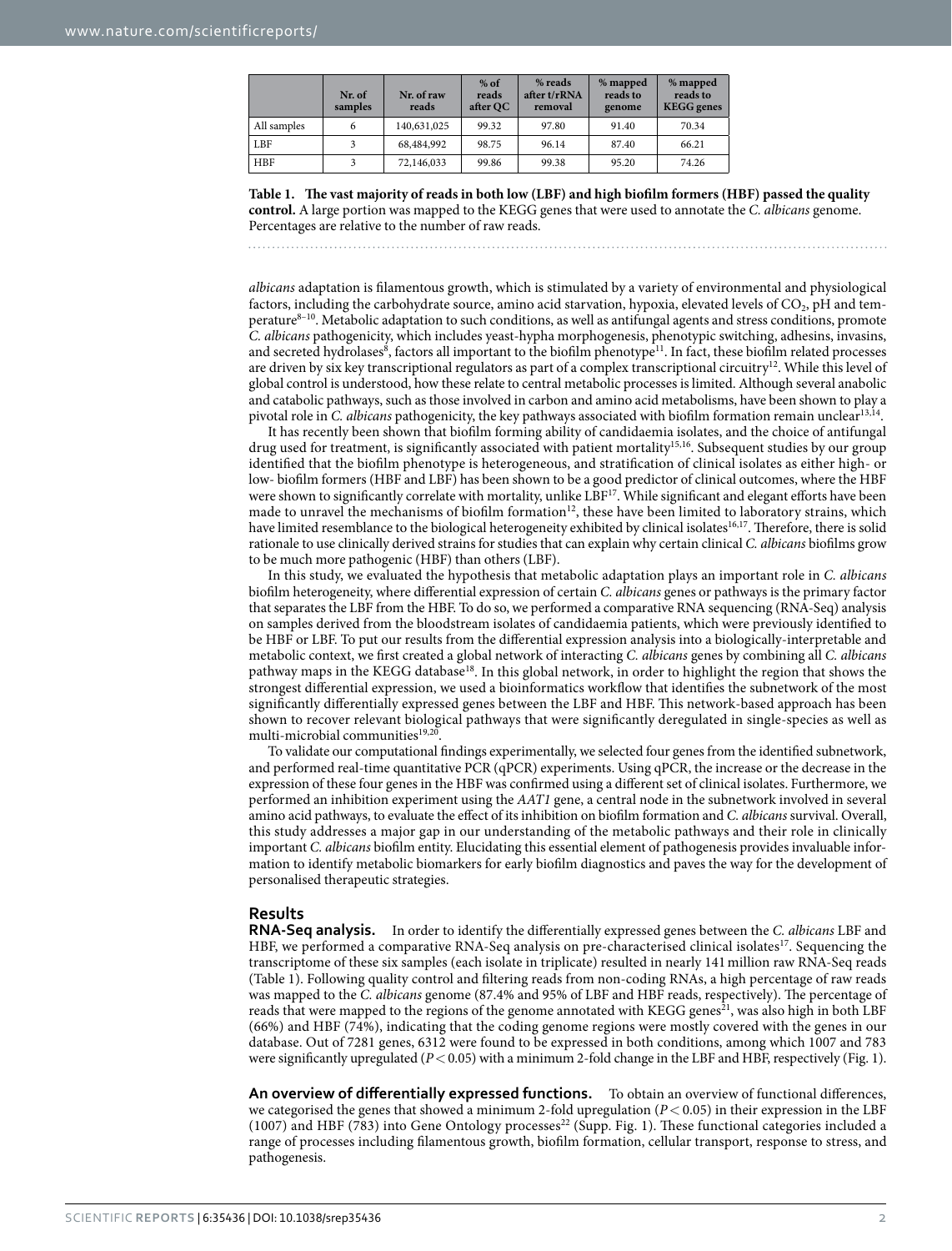

<span id="page-2-0"></span>

In both the LBF and HBF, the biofilm formation process represented only 4% of the number of significantly upregulated genes (Supp. Fig. 1). However, when certain genes in this functional category were investigated, those associated with a yeast state were found to be upregulated in the LBF (*YWP1*,  $log_2$  fold change = 8.6; *NRG1*,  $\log_2$  fc = 3.7), whereas the HBF had hyphal specific gene expression increased (*HWP1*,  $\log_2$  fc = 6; *HYR1*,  $\log_2$  $f_c$  = 3.8; and *ALS3*,  $log_2 f_c$  = 2.8). These expression patterns are consistent with the yeast and hyphal phenotypes presented in LBF and HBF, respectively. Similar to the biofilm formation process, there was no difference in the percentage of upregulated genes associated with cell adhesion and hyphal growth in the LBF and HBF, which in total accounted for only 4% of upregulated genes in each group.

The three functional groups that contained the greatest number of significantly upregulated genes were transport, response to chemicals, and response to stress, which accounted for 52% (LBF) and 48% (HBF) of the total number of genes analysed for this section (1790). In the LBF, the greatest change in expression, namely 21%, was found in genes related to stress response [\(Fig. 1B](#page-2-0)). Genes associated with cellular transport were the mostly up-regulated ones in the HBF, accounting for 20% of genes (Supp. Fig. 1). A common limitation of differential gene expression analyses is the human bias for investigating the genes related to preconceived hypotheses and those reported in the existing literature. An expected finding was the higher expression of *HWP1* in the HBF, as this is a hyphal-specific gene known to be involved in biofilm formation<sup>23,24</sup>. Reciprocally, the yeast wall protein (*YWP1*) was significantly upregulated in the LBF isolates. Cells lacking this are more adhesive and can form thicker biofilms<sup>25</sup>. Moreover, we identified *ECE1* was significantly upregulated (log<sub>2</sub> 6-fold) in the HBF, which codes for the novel candidalysin peptide toxin that has recently been reported to induce epithelial cell dam-age<sup>[26](#page-9-15)</sup>. SAP8 was also upregulated in the HBF phentotype, which is a protease previously identified to be highly expressed in mature biofilms of denture stomatitis patients<sup>[27](#page-9-16)</sup>. Additionally, a glucose transporter gene, *HGT9*, was also upregulated in the HBF, and from studies we know that glucose has a direct effect on *C. albicans* adhesion and biofilm formation[28](#page-9-17). Therefore, the upregulation of *HGT9* expression found in this study may be due to the increased utilisation of carbon sources in HFB isolates. Despite these potential genes of interest, we identified a large number of other genes ( $n= 1790$ ) that were differentially expressed between the LBF and HBF, which is in line with other RNA-Seq studies looking at differentially expressed genes in *C. albicans* planktonic cells compared to those grown in a biofilm  $(n= 1599)^{12}$ . While we can manually try and make sense of the biological data one gene at a time, our ability to decipher what the global impact of all the changes mean in the context of one another is limited.

In this analysis, many genes are grouped into a single functional category and some genes are even associated with multiple categories, making this a very coarse-grained approach. The *HWP1* example shows that only looking at the high level categories does not help gain an understanding of the key players involved, and may indeed lead to a biased approach to analysis through selection of perceived biofilm related genes. Hence, this type of analysis is less suitable for pinpointing the most important factors in the metabolic network that contribute to biofilm heterogeneity.

**Network analysis identifies the significant changes.** In order to obtain a more informative, accurate picture of the mechanisms involved in *C. albicans* biofilm formation, we performed a computational analysis that takes into account the full network of *C. albicans* pathways present in the KEGG database. This approach is able to identify the most significantly differentially expressed parts in this full network, and can be summarised in three main steps: i) constructing a global pathway map of interacting genes, ii) assigning a positive or a negative numerical score to each gene in the network, which reflects the significance of the gene's differential expression, and iii) applying a search algorithm on the score-annotated network for identifying the maximum-scoring subnetwork. This subnetwork corresponds to the region in the global network where the (interacting) genes with the most significant differential expression are located.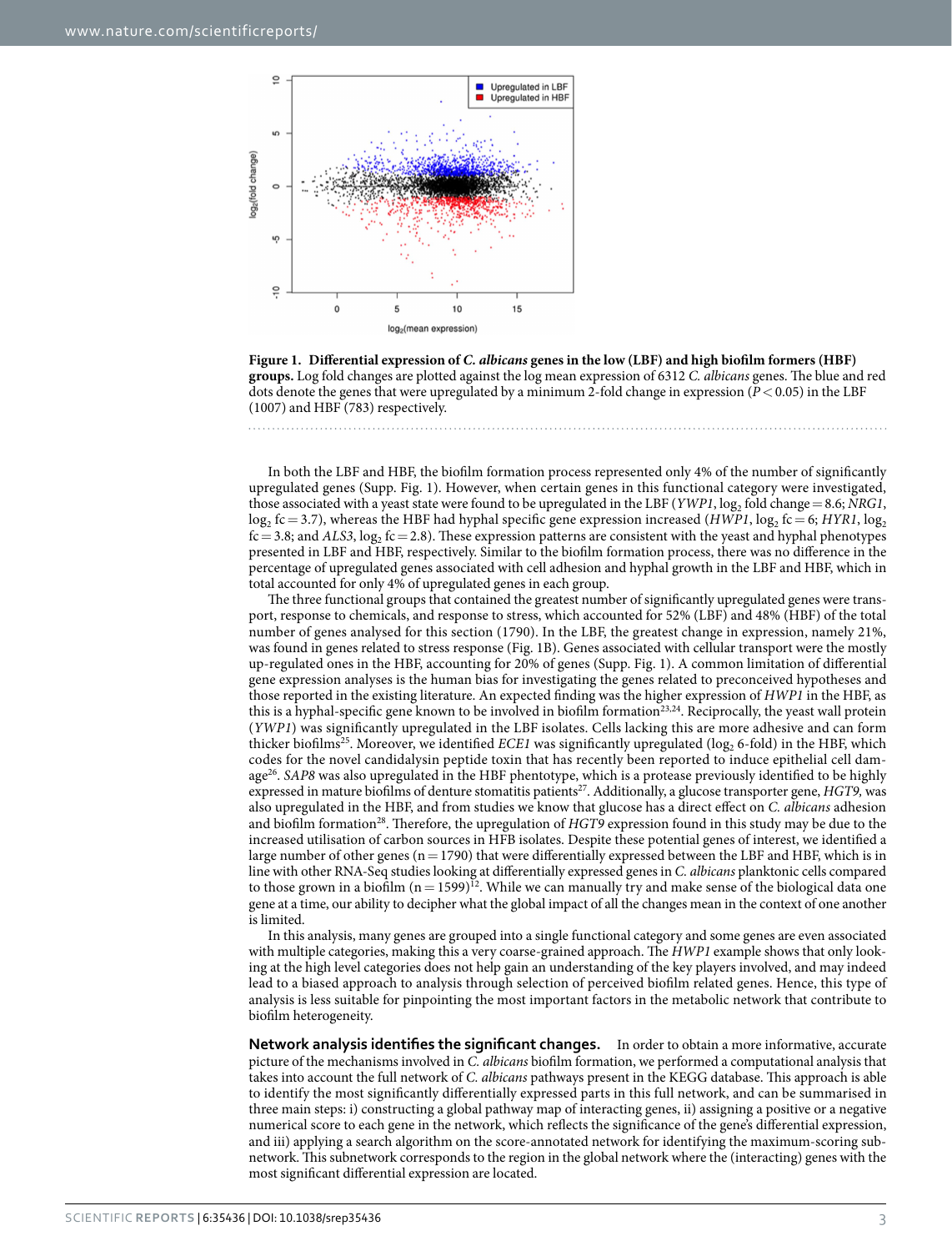

<span id="page-3-0"></span>**Figure 2. The maximum-scoring subnetwork identified in the global** *C. albicans* **metabolic network.**  The subnetwork corresponds to the region in the global metabolic gene network where the most significantly differentially expressed genes between the LBF and HBF are located. The colours red and blue with gene names denote the fold change (upregulation in HBF and LBF, respectively). Different coloured lines indicate different metabolic pathways (labelled near each pathway). This computationally-identified subnetwork suggests the aspartate aminotransferase (*AAT1*) to be a key player in biofilm heterogeneity. Moreover it highlights the importance of amino acid metabolic pathways.

To this end, we integrated 104 *C. albicans*-specific KEGG pathway maps that contain the molecular interaction and reaction gene networks for functional categories, including metabolism, genetic and environmental information processing and cellular processes into a single, global *C. albicans* gene network (2960 genes). After removing the genes that did not interact with any other genes from the network, the global network consisted of 1721 nodes (genes) and 8197 undirected edges (gene interactions).

Taking the overlap between the genes that were expressed in both LBF and HBF samples with those in the global *C. albicans* network resulted in a final network of 859 genes and 1997 gene interactions. Next, we used a strict *P* value threshold of 10<sup>-10</sup>: genes in the network with smaller *P* values were assigned positive scores, while genes with larger *P* values were assigned negative scores (see Methods). Correspondingly, we assigned 59 of 859 genes in the network positive (node) scores, while the rest of the genes attained negative scores. The Heinz network search algorithm was applied on the network to calculate the maximum-scoring sub-network as described elsewhere<sup>[20](#page-9-9)</sup>. The identified subnetwork consisted of 39 genes (Supp. Table), of which 20 were down- and 19 were upregulated in the HBF [\(Fig. 2](#page-3-0)). The total number of pathways associated with these genes was 41 ([Table 2](#page-4-0)), among which (i) arginine and proline metabolism, (ii) pyruvate metabolism and (iii) fatty acid metabolism were predominantly upregulated in the HBF samples ([Fig. 2\)](#page-3-0). In contrast, purine metabolism and starch and sucrose metabolism were mostly up-regulated in the LBF samples [\(Fig. 2\)](#page-3-0).

**Validation of RNA-Seq results.** To validate the findings from our RNA-Seq analysis, we performed real-time quantitative PCR (qPCR) on 9 additional HBF and LBF isolates for four genes, *AAT1, ACC1, SAD1* and *XOG1*, which are members of the key KEGG pathways that were found by our network analysis ([Fig. 3](#page-5-0)). Two of the selected genes, *SAD1* and *XOG1*, involved in amino acid and sugar metabolism, respectively, were significantly upregulated (*P*< 0.05) in the LBF. *AAT1* and *ACC1*, involved in amino acid and fatty acid metabolism, respectively, were upregulated  $(P<0.05)$  in the HBF. For all selected genes, qPCR results were in agreement with the results from the RNA-seq analysis ([Fig. 3\)](#page-5-0): the expression levels of *SAD1* and XOG1 were found to be 3-fold (*P*< 0.001) and 2-fold (*P*< 0.05) upregulated in the LBF. Furthermore, both *AAT1* and *ACC1* were found to be significantly upregulated by 3-fold in the HBF ( $P < 0.05$  and  $P < 0.01$ , respectively).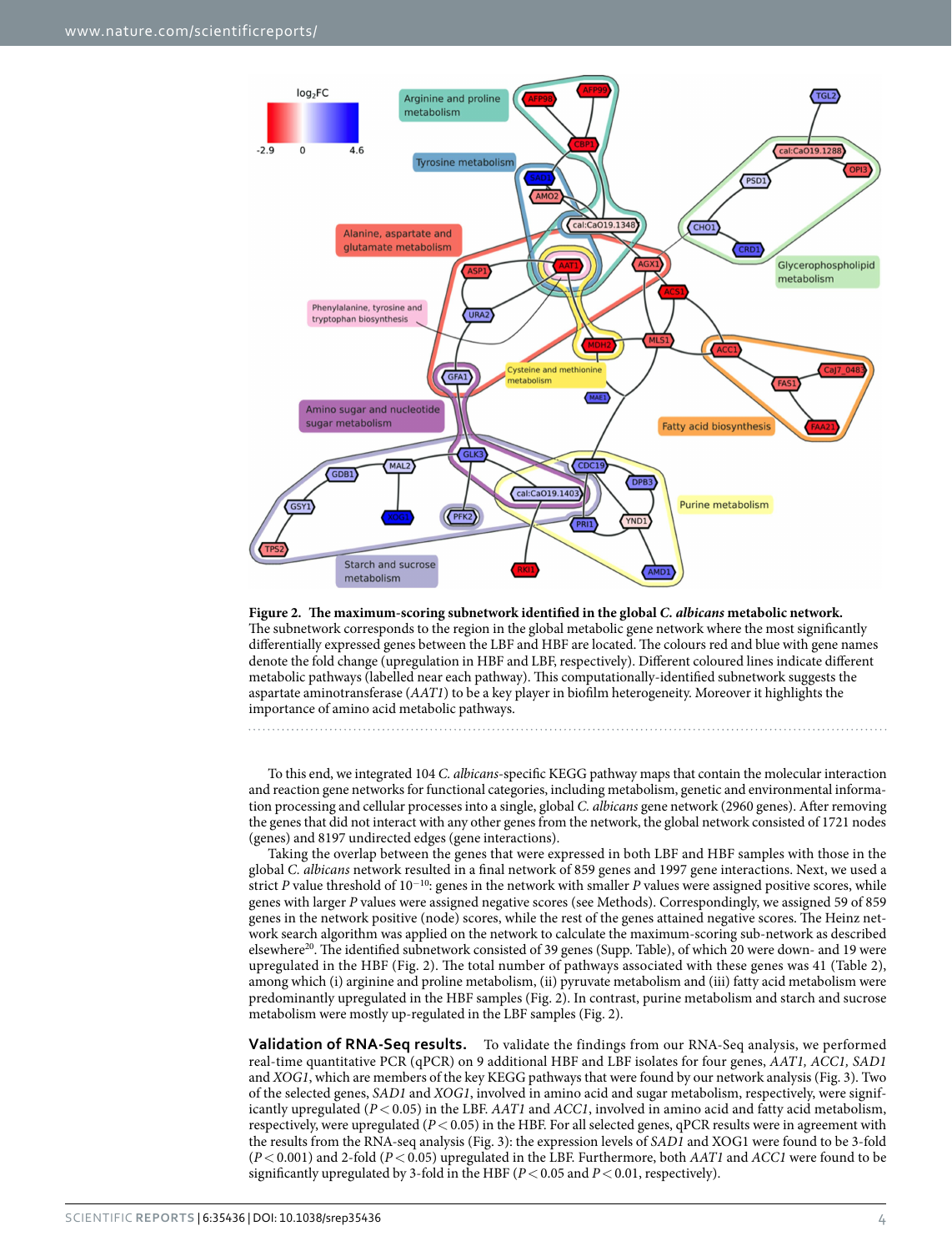<span id="page-4-0"></span>

| <b>KEGG</b><br>Pathway ID | Cumulative<br>pathway score | Pathway name                                           | <b>Gene IDs</b>                                                    |  |
|---------------------------|-----------------------------|--------------------------------------------------------|--------------------------------------------------------------------|--|
| cal00330                  | 198.9823                    | Arginine and proline metabolism                        | cal:CaO19.13487,AAT1,CBP1,AFP99,AFP98                              |  |
| cal00230                  | 132.1469                    | Purine metabolism                                      | YND1, AMD1, CDC19, PRI1, DPB3, cal:CaO19.14031,                    |  |
| cal00500                  | 110.8155                    | Starch and sucrose metabolism                          | GLK3, MAL2, GSY1, TPS2, GDB1, cal:CaO19.14031,<br>XOG1             |  |
| cal00410                  | 104.9783                    | beta-Alanine metabolism                                | cal:CaO19.13487, CBP1, AMO2                                        |  |
| cal00250                  | 59.83122                    | Alanine, aspartate and glutamate<br>metabolism         | ASP1, AAT1, AGX1, GFA1, URA2                                       |  |
| cal04146                  | 56.56852                    | Peroxisome                                             | FAA21, CaJ7_0483, AGX1                                             |  |
| cal03030                  | 54.2462                     | DNA replication                                        | PRI1, DPB3                                                         |  |
| cal00071                  | 54.03803                    | Fatty acid degradation                                 | FAA21, CaJ7_0483, cal:CaO19.13487, SAD1                            |  |
| cal00061                  | 43.38386                    | Fatty acid biosynthesis                                | FAA21, CaJ7_0483, ACC1, FAS1                                       |  |
| cal00350                  | 42.3465                     | Tyrosine metabolism                                    | AAT1, SAD1, AMO2                                                   |  |
| cal00360                  | 39.59607                    | Phenylalanine metabolism                               | AAT1, AMO2                                                         |  |
| cal00400                  | 36.1654                     | Phenylalanine, tyrosine and tryptophan<br>biosynthesis | AAT1                                                               |  |
| cal00270                  | 28.13576                    | Cysteine and methionine metabolism                     | AAT1, MDH2                                                         |  |
| cal00520                  | 24.9472                     | Amino sugar and nucleotide sugar<br>metabolism         | GLK3, GFA1, cal:CaO19.14031                                        |  |
| cal00240                  | 23.8103                     | Pyrimidine metabolism                                  | YND1, PRI1, DPB3, URA2                                             |  |
| cal00564                  | 21.70483                    | Glycerophospholipid metabolism                         | PSD1, CHO1, OPI3, CRD1, cal:CaO19.12881                            |  |
| cal00030                  | 20.34725                    | Pentose phosphate pathway                              | RKI1, PFK2, cal:CaO19.14031                                        |  |
| cal00460                  | 12.2906                     | Cyanoamino acid metabolism                             | ASP1                                                               |  |
| cal03420                  | 11.9899                     | Nucleotide excision repair                             | DPB3                                                               |  |
| cal03410                  | 11.9899                     | Base excision repair                                   | DPB3                                                               |  |
| cal03018                  | 2.67299                     | RNA degradation                                        | PFK2                                                               |  |
| cal00051                  | $-2.79647$                  | Fructose and mannose metabolism                        | GLK3, PFK2                                                         |  |
| cal00561                  | –5.29207                    | Glycerolipid metabolism                                | cal:CaO19.13487, cal:CaO19.12881, TGL2                             |  |
| cal00020                  | $^{-8.02964}$               | Citrate cycle (TCA cycle)                              | MDH <sub>2</sub>                                                   |  |
| cal00565                  | $-8.28607$                  | Ether lipid metabolism                                 | cal:CaO19.12881                                                    |  |
| cal00100                  | $-8.28607$                  | Steroid biosynthesis                                   | cal:CaO19.12881                                                    |  |
| cal00590                  | $^{-8.28607}$               | Arachidonic acid metabolism                            | cal:CaO19.12881                                                    |  |
| cal00592                  | $^{-8.28607}$               | alpha-Linolenic acid metabolism                        | cal:CaO19.12881                                                    |  |
| cal00260                  | –9.61059                    | Glycine, serine and threonine metabolism               | CHO1, AGX1, AMO2                                                   |  |
| cal00640                  | $-15.0766$                  | Propanoate metabolism                                  | ACS1, ACC1                                                         |  |
| cal00040                  | –15.1134                    | Pentose and glucuronate interconversions               | cal:CaO19.13487                                                    |  |
| cal00280                  | $-15.1134$                  | Valine, leucine and isoleucine degradation             | cal:CaO19.13487                                                    |  |
| cal00053                  | $-15.1134$                  | Ascorbate and aldarate metabolism                      | cal:CaO19.13487                                                    |  |
| cal00340                  | $-15.1134$                  | Histidine metabolism                                   | cal:CaO19.13487                                                    |  |
| cal00310                  | –15.1134                    | Lysine degradation                                     | cal:CaO19.13487                                                    |  |
| cal00380                  | $-15.1134$                  | Tryptophan metabolism                                  | cal:CaO19.13487                                                    |  |
| cal00680                  | $-16.4076$                  | Methane metabolism                                     | ACS1, AGX1, PFK2                                                   |  |
| cal00052                  | $-24.6707$                  | Galactose metabolism                                   | GLK3, MAL2, PFK2, cal:CaO19.14031                                  |  |
| cal00630                  | -32.8304                    | Glyoxylate and dicarboxylate metabolism                | MDH2, AGX1, MLS1                                                   |  |
| cal00010                  | $-36.1765$                  | Glycolysis/Gluconeogenesis                             | GLK3, ACS1, cal:CaO19.13487, CDC19, SAD1, PFK2,<br>cal:CaO19.14031 |  |
| cal00620                  | $-59.867$                   | Pyruvate metabolism                                    | ACS1, cal:CaO19.13487, ACC1, CDC19, MDH2, MAE1,<br>MLS1            |  |

**Table 2. KEGG pathways that are associated with the genes in the maximum-scoring sub network.** The cumulative score is the sum of the scores of genes in the pathway that were found in the maximum-scoring sub network.

**AAT1 drives the biofilm phenotype.** The maximum-scoring subnetwork identified by our bioinformatic workflow highlighted an overall upregulation of genes in different amino acid metabolism pathways in the HBF, therefore, these genes were investigated further. The gene *AAT1*, coding for aspartate aminotransferase, which plays a central role in different amino acid metabolism pathways, was found to be significantly upregulated in the HBF [\(Fig. 2](#page-3-0)). The impact of inhibition of the AAT enzyme activity by the aminoxy acetate (AOA) inhibitor on *C. albicans* biofilm formation was then examined. At all tested concentrations, AOA had no toxic effect on *C. albicans* growth. Next, biofilm formation by the HBF (n = 6) in the presence of different concentrations of AOA was assessed. There was significant reduction in biofilm formation in the presence of AOA in a dose dependant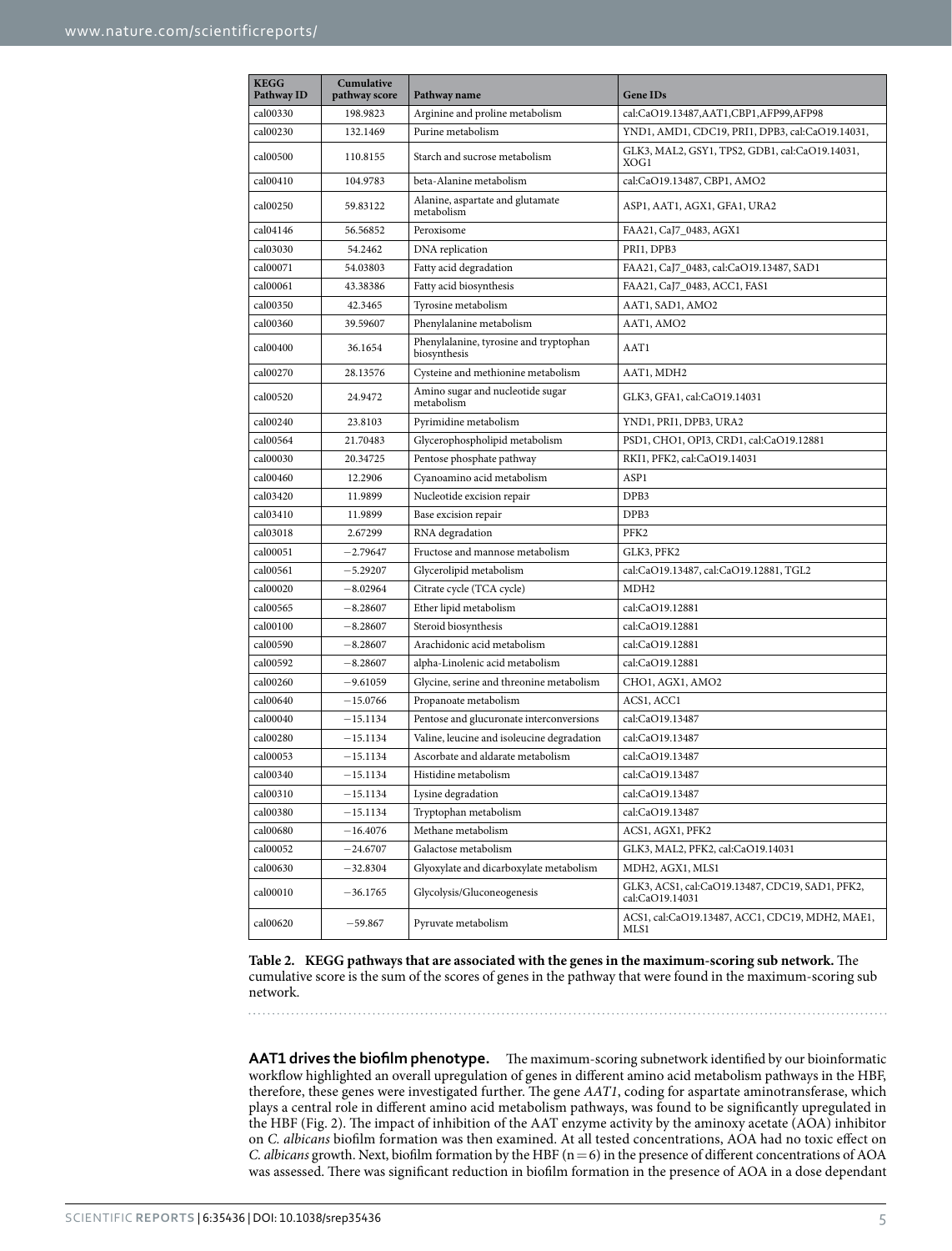

<span id="page-5-0"></span>**Figure 3. Validation of RNA-seq data.** Expression of selected genes (*AAT1, ACC1, SAD1* and *XOG1*) was assessed by qPCR analysis of RNA isolated from 24h biofilms of 9 HBF and 9 LBF clinical isolates. Graphs show percentage expression of each gene compared to a housekeeping gene *ACT1*. \**P*<0.05, \*\**P*<0.01, \*\*\**P*<0.001.



<span id="page-5-1"></span>**Figure 4. Inhibition of AAT activity reduces biofilm formation.** *C. albicans* biofilms (n=6) were formed in the presence of serially diluted AOA (Aminoxy acetate [AAT inhibitor]), concentration range from 0–400mg/L. After 24h incubation, biofilm biomass was assessed by crystal violet (CV) assay. (**A**) Graph shows CV absorbance. \**P*<0.05, \*\**P*<0.01. (**B**) Biofilms grown on thermonox coverslips in the presence or absence of 400mg/L of AOA were fixed and processed for scanning electron microscope imaging. Micrographs show the biofilm phenotype at 1000x and 3000x magnification.

manner ([Fig. 4A](#page-5-1)), confirming an apparent role of AAT in biofilm formation. Conversely, no significant reduction in biofilm biomass was found with LBF isolates ( $n=5$ ) in the presence of AOA (Supp. Fig. 3). Analysis of the biofilm phenotype by scanning electron microscopy showed striking differences with more yeast and pseudohyphal cells with AOA treatment compared to the filamentous multidimensional architecture in untreated controls ([Fig. 4B](#page-5-1)). This suggests that AAT plays a role in modulating biofilm formation via regulating filamentation and morphogenesis in *C. albicans*. Furthermore, biochemical assessment of secreted AAT levels with different clinical isolates confirmed that a significantly higher level of AAT was produced by HBF compared to LBF biofilms ([Fig. 5](#page-6-0)).

#### **Discussion**

Understanding the molecular mechanisms involved in the phenotypic differences between *C. albicans* clinical isolates is an important avenue of investigation for developing and improving clinical management strategies,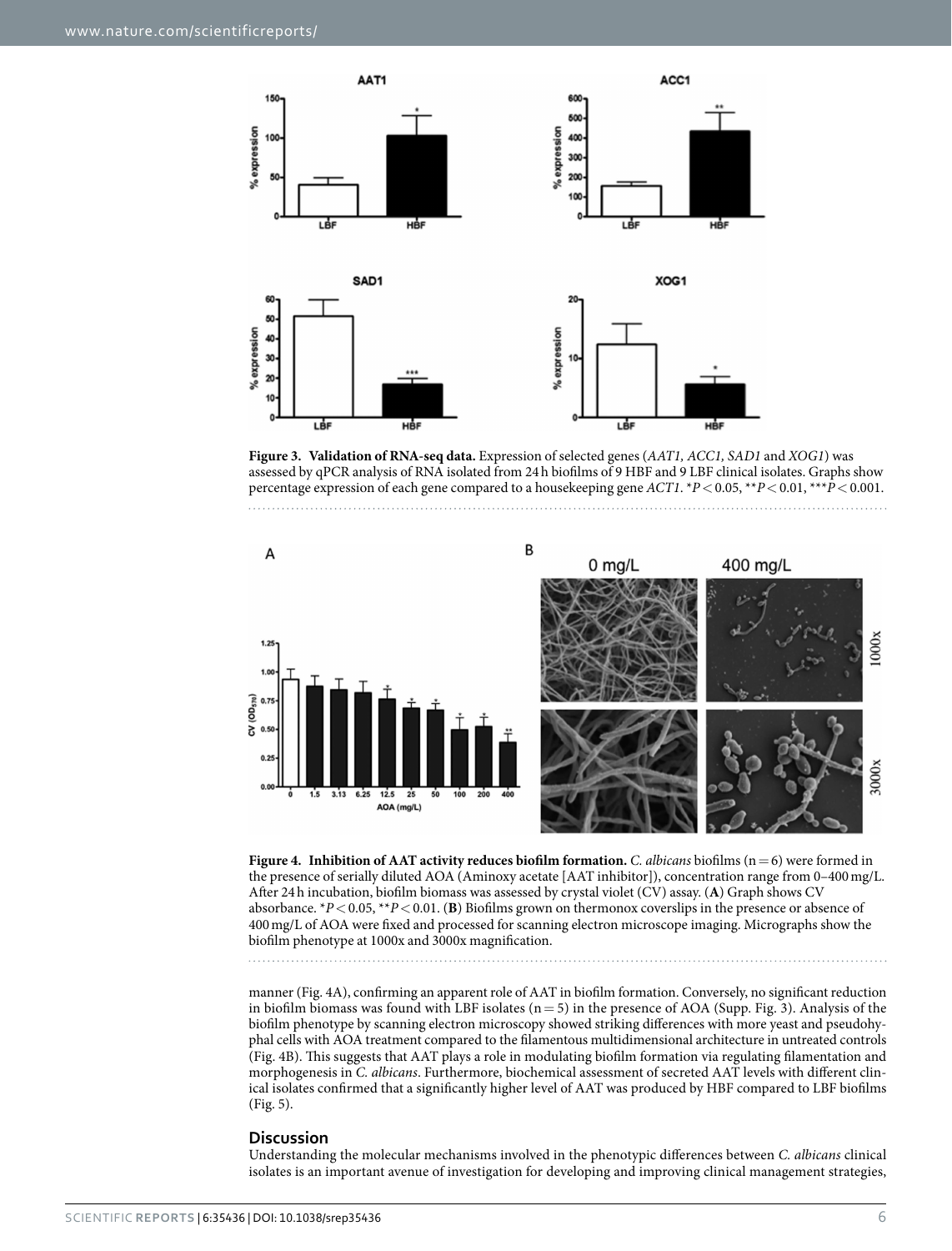

<span id="page-6-0"></span>

both in terms of antifungal therapy and the development of new diagnostic strategies. We previously reported that *C. albicans* biofilm heterogeneity is an important clinical entity[17](#page-9-6), and that extracellular DNA (eDNA) release contributes to biofilm-associated antifungal resistance<sup>29</sup>. However, this somewhat targeted investigational approach fails to take into account the global factors driving these paradoxical phenotypes that we observe clinically. Here, we identified the differential expression of several metabolic pathways that potentially contribute to *C. albicans* biofilm heterogeneity. This study is the first to use an integrated KEGG pathway analysis to reveal biologically important pathways in *C. albicans,* which has highlighted the importance of aspartate amino transferase in *C. albicans* biofilm development, and identified its potential as a therapeutic target for improving clinical management.

In order to avoid this limitation and focus on novel, promising, targets for improving the management of biofilm-based infections, we conducted an advanced network-based analysis. Using this approach, we found various amino acids, pyruvate and fatty acid metabolism pathways to be central pathways upregulated in the HBF. The increased intracellular level of pyruvate, pentoses and amino acids in early biofilm phase contributes to increased biomass in maturation phase<sup>30</sup>. Fatty acids have diverse functions in the cells as they are important constituents of lipids, plays a role in energy storage, integrity and dynamics of cell membrane and adhesion to host cells<sup>31</sup>. Conversely, purine, starch and sucrose metabolic pathways were predominantly expressed in LBF.

Various amino acid pathways, including arginine, proline, purine, alanine, aspartate and glutamate metabolisms were shown to be considerably upregulated in the HBF. The exact regulatory mechanism behind this amino acid metabolism is not yet clear. It is known that amino acid starvation activates the general amino acid control (GCN) response, and that *GCN4*-regulated amino acid metabolism is required for normal biofilm formation by *C. albicans*[13](#page-9-2). In response to amino acid starvation, *GCN4* regulates a number of genes, which in turn activates amino acid biosynthesis and morphogenesis in *C. albicans* and *Saccharomyces cerevisiae*[9](#page-8-6) . Interestingly, the *AAT1* gene that encodes aspartate aminotransferase, was found to be a key member of different amino acid pathways that were upregulated in the HBF. AAT1 was shown to be a soluble protein in hyphae, and knocking out *AAT1* gene does not impact *C. albicans* viabilit[y32](#page-9-21),[33](#page-9-22). The mechanism of activation of *AAT1* and its role in biofilm formation is not yet clear to us, but we hypothesise that this acts downstream of the *GCN4* pathway. Our data suggests that it may have residual morphological effects, as also reported for *GCN4*[9](#page-8-6) , and this may interfere with biofilm stability as a result. However, further mechanistic studies are required to confirm this. Nevertheless, pharmacological inhibition of AAT was shown to significantly reduce the *C. albicans* biofilm biomass, confirming its apparent role in biofilm formation and its potential as an antifungal target. Our biochemical assay showed a significantly higher AAT level ( $P < 0.05$ ) among HBF isolates compared to LBF, suggesting that AAT has the potential to be used diagnostically to differentiate the two phenotypes.

Collectively, using an integrated approach to analyse clinically important *C. albicans* isolates, we were able to link various metabolic pathways to defined biofilm phenotypes. A dedicated computational approach allowed us to dissect high-dimensional RNA-Seq output and to recover the essential pathway biology. The genes that were identified to be the key components were subsequently confirmed (*AAT1, ACC1, SAD1* and *XOG1*) and validated (*AAT1) in vitro* experiments. *AAT1* and *ACC1* were found to be upregulated in HBF and *SAD1* and *XOG1* were upregulated in LBF. Previous studies have investigated the role of some of these genes in biofilm formation. For example, *XOG1* gene shown to have no impact on cell wall glucan content of biofilm cells, nor it is necessary for filamentation or biofilm formatio[n34,](#page-9-23) which is in agreement with our data. *ACC1* encodes acetyl-coenzyme-A carboxylases, which have been shown to be upregulated in biofilm cells. Its transcription may indirectly depend on oxygen availability, but also on the availability of inositol in *S. cerevisiae*[35.](#page-9-24)

Our ultimate aim from these studies and moving forward is to identify a potential target for biofilm diagnostics and antifungal development. Here, we highlighted the importance of amino acid metabolism in the HBF. The key enzyme of this metabolism, *AAT*, was also shown to be a potential target for the management of biofilm-based infections. Future integrated OMICs approaches will support these investigations.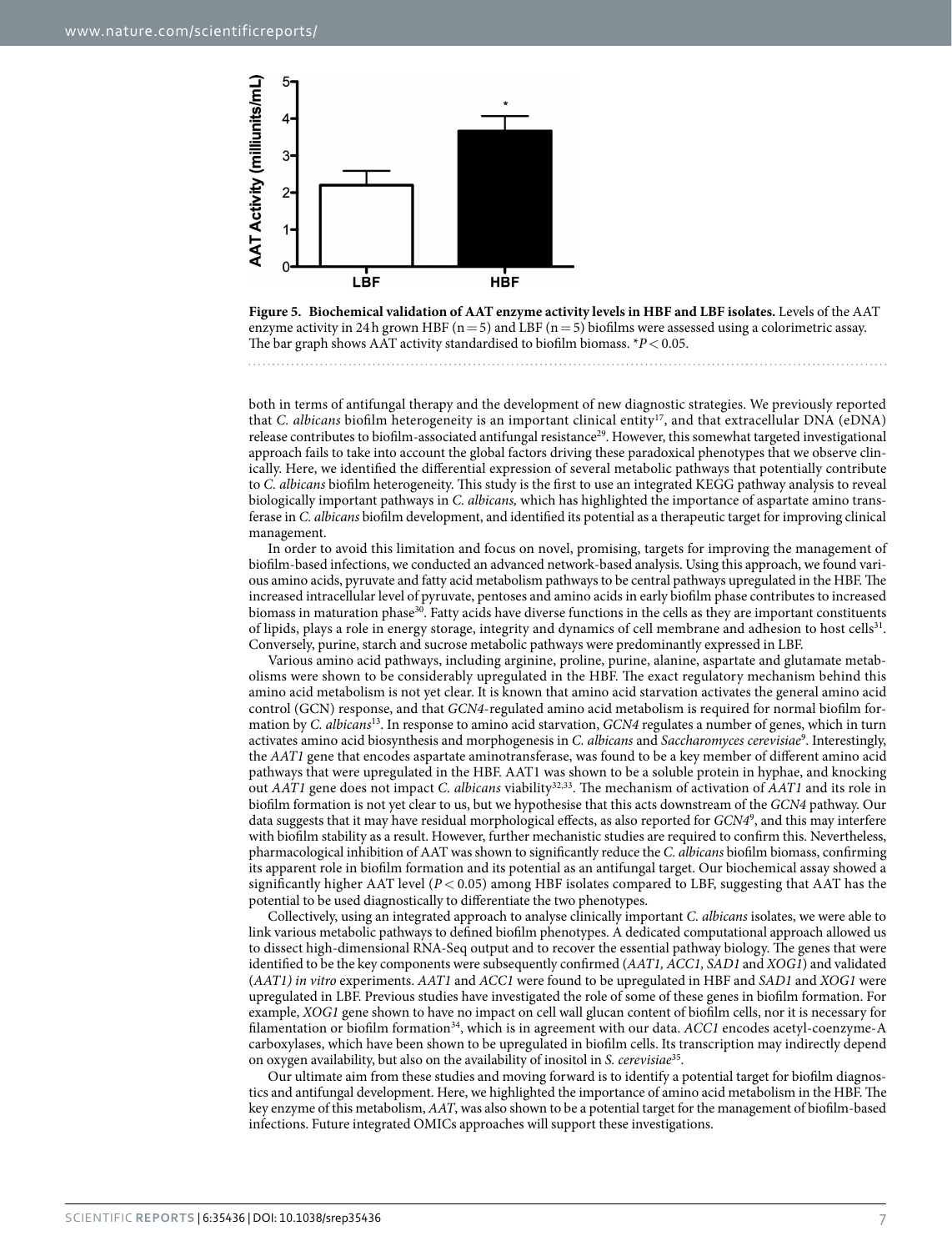### **Materials and Methods**

**Culture conditions and standardisation.** This study utilised *Candida albicans* strain SC5314 and a series of routine patient anonymised clinical bloodstream isolates ( $n = 30$ ) collected under the approval of the NHS Scotland Caldicott Gaurdians, as part of candidaemia epidemiology surveillance study[17,](#page-9-6)[36.](#page-9-25) *C. albicans* clinical bloodstream isolates previously identified to have high biofilm formation (HBF  $[n = 15]$ ) and low biofilm formation (LBF  $[n=15]$ ) were used throughout this study<sup>[17,](#page-9-6)36</sup>. Isolates were stored in Microbank® vials (Pro-Lab Diagnostics, Cheshire, UK) at −80 °C until sub-cultured onto Sabouraud's dextrose agar (SAB [Sigma-Aldrich, Dorset, UK]). Isolates were propagated in yeast peptone dextrose (YPD) medium (Sigma-Aldrich, Dorset, UK), washed by centrifugation and re-suspended in RPMI-1640 (Sigma-Aldrich, Dorset, UK) to  $1 \times 10^6$  cells/mL, as described previously<sup>37</sup>. Biofilms were grown in polystyrene plates or 75 cm<sup>2</sup> tissue culture flasks in RPMI for 24 h at 37 °C.

**RNA extraction and sequencing.** Following incubation, biofilms were washed with PBS before a cell scraper was used to dislodge the biomass, which was homogenised using a bead beater, and RNA extracted using the TRIzol™ (Life Technologies, Paisley, UK) method as described previousl[y38.](#page-9-27) Total RNA was DNase (Qiagen, Crawley, UK) treated and purified using an RNeasy MiniElute clean up kit (Qiagen, Crawley, UK), as per manufacturer's instructions. RNA was quantified and quality assessed using a NanoDrop spectrophotometer (ND-1000, ThermoScientific, Loughborough, UK). The integrity of the RNA was assessed using an agarose gel to visualise the two distinct rRNA bands. Each isolate was grown in triplicate and a minimum of 10μg of total RNA was submitted for each sample and sent for sequencing to The GenePool (Edinburgh, UK). RNA integrity was assessed using a Bioanalyzer where an RIN value > 7.0 was deemed acceptable for RNA-Seq using Illumina 50 base pair sequencing.

**Pre-processing of RNA-Seq data.** The reads that had an overlap of at least 8 bp with the adapter sequence (Illumina TruSeq v3 i7) were filtered out using cutadapt v1.7.1 with default parameters[39](#page-9-28). Quality-trimming on the remaining reads was done using sickle v1.31 (available at <https://github.com/najoshi/sickle>) with an average quality score of 15 over a 5-bp sliding window. Reads that were trimmed by sickle to a length shorter than 30bp were discarded. Subsequently, reads originating from non-coding RNAs were filtered out using sortMeRNA v1.99-beta<sup>40</sup> with default parameters and databases.

**Candida albicans genome and its annotation.** The diploid genome sequence of *Candida albicans* SC5314 (assembly 22) was downloaded (February 2015) from the *Candida* Genome Database<sup>[45](#page-9-30)</sup>, [http://www.](http://www.candidagenome.org/) [candidagenome.org/a](http://www.candidagenome.org/)nd was converted to a haploid genome by discarding one of the chromosomes in each homologous chromosome pair. This haploid reference was annotated using the *C. albicans* genes in the KEGG database<sup>21</sup> as follows: (i) The nucleotide sequences of 14,661 *C. albicans* SC5314 genes in the KEGG database were clustered at 85% sequence identity using the USEARCH<sup>41</sup> algorithm (-cluster\_fast option). The resulting 7,281 non-homologous genes were mapped to the haploid *C. albicans* genome using the UBLAST algorithm (*E*-value 10<sup>−</sup><sup>6</sup> , query coverage 0.95) to annotate the RNA-coding regions in the genome in the form of a GTF file using in-house scripts. Subsequently, STAR RNA-Seq aligner<sup>42</sup> was used to generate index files for the haploid genome using the GTF annotations. The pre-processed reads were then aligned to the indexed genome using the STAR RNA-Seq aligner with default parameters.

**Differential expression analysis.** Following mapping, for each sample, the number of reads that were unambiguously mapped to a gene was estimated by parsing the STAR RNA-Seq alignment output by HTSeq<sup>[43](#page-9-33)</sup> v.0.6.1 (default parameters). Next, an unpaired differential expression analysis (LBF vs HBF) using DESeq2 v1.6.1[44](#page-9-34) was performed with default settings as described in the package vignette. Briefly, the package normalizes read counts to account for different library sizes and uses negative binomial generalized linear models to determine a conservative set of genes that are differentially expressed across experimental conditions.

**Functional annotation.** We determined the Gene Ontology<sup>22</sup> functional processes of significantly upregulated genes that showed a minimum 2-fold increase in their expression in the HBF and LBF. To do so, the list of genes were used as input for the GO Slim Mapper tool of the *Candida* Genome Database<sup>45</sup> with the preselection of the following processes: biofilm formation, cell adhesion, cell budding, cell wall organization, cellular homeostasis, filamentous growth, hyphal growth, interspecies interaction between organisms, pathogenesis, pseudohyphal growth, response to chemical, response to drug, response to stress, signal transduction and transport.

**C. albicans gene network.** The KEGG pathway maps of *C. albicans* SC5314 were used to create a global functional interaction network of *C. albicans* genes. To this end, gene relations defined in the individual pathways, such as acting on the same substrate, were used to derive the interactions between genes, which were then merged into a single network. The global gene network for the HBF-LBF comparison was then obtained by taking the intersection of genes in the global *C. albicans* network and those genes that were tested for differential expression, followed by the removal of non-interacting genes.

**Identifying the key metabolic subnetwork.** Following the works of Dittrich, *et al.*<sup>46</sup> and May, *et al.*<sup>47</sup>, the computational analysis presented here aims at identifying the set of connected (i.e. interacting) *C. albicans* genes with the most significant deregulation across the LBF and HBF groups. In other words, the result is a subnetwork within the global *C. albicans* network, which contains the connected genes of most significant fold changes. This requires (i) the annotation of genes (nodes) in the global network with positive and negative numerical scores that reflect the significance of the difference in expression across conditions, followed by (ii) the application of a network search algorithm that can identify the maximum-scoring region in the network. In order to perform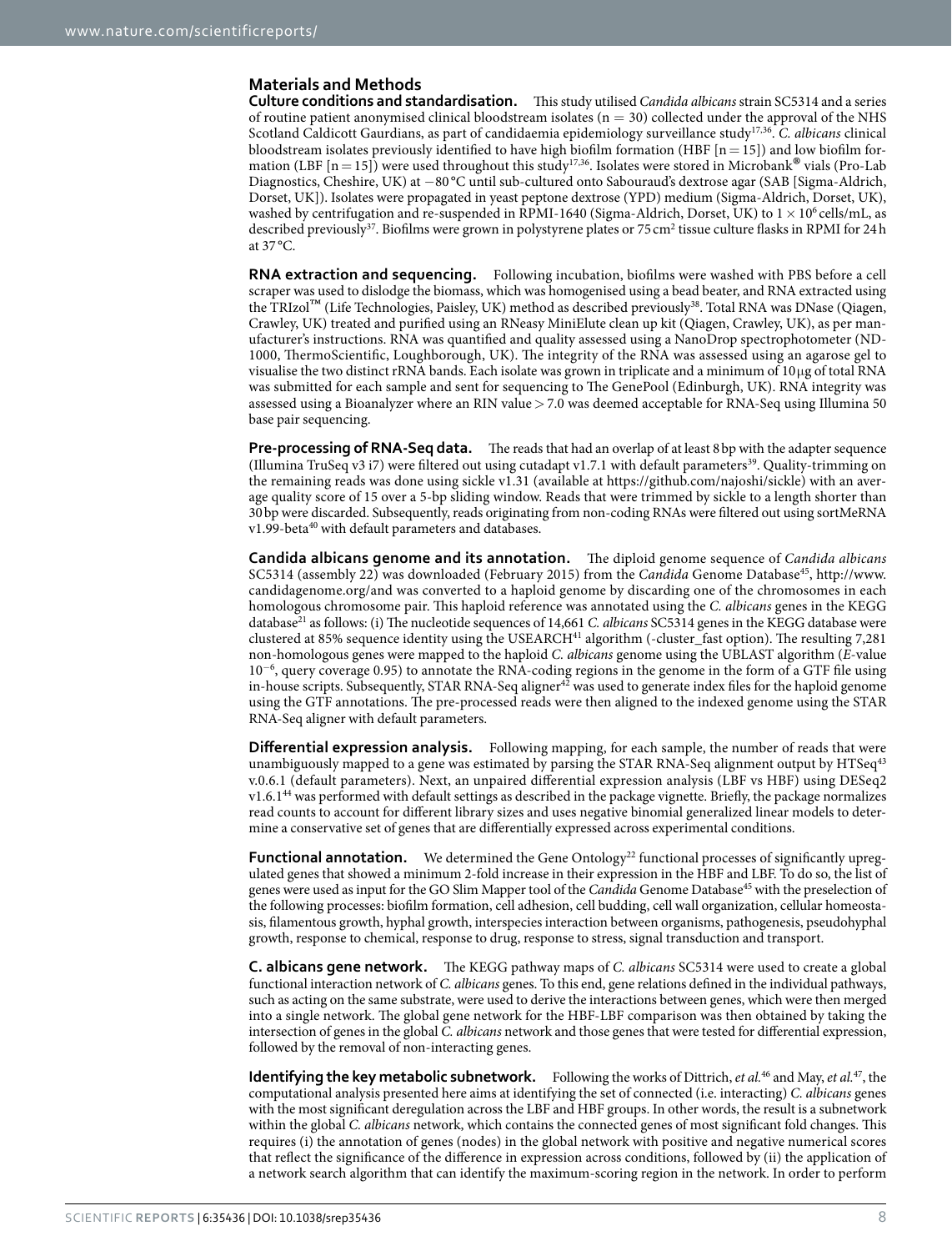<span id="page-8-7"></span>

| Gene             | <b>Direction</b> | Primer sequence $(5' \rightarrow 3')$ |  |  |
|------------------|------------------|---------------------------------------|--|--|
| AAT1             | Forward          | CATTGGCTCCACCAGACAAG                  |  |  |
|                  | Reverse          | <b>TCTCTATAAGCACCAACCCCC</b>          |  |  |
| SAD <sub>1</sub> | Forward          | AGGTCTAGGTGCAACTTCGC                  |  |  |
|                  | Reverse          | CAGGGTACCCCAGAATGAGC                  |  |  |
| XOG1             | Forward          | <b>CCAAGTGTTTTCCGGTGGTG</b>           |  |  |
|                  | Reverse          | TCCCAACCCCAGTTACAAGC                  |  |  |
| ACC1             | Forward          | TGGAGATTAAGAGTTACTGGTGC               |  |  |
|                  | Reverse          | GATAGCACGCA ATGGGA ACG                |  |  |

#### **Table 3. Real-time PCR primers used in this study.**

these steps, first, we used the BioNet R package<sup>48</sup> to fit a statistical model to the *P* value distribution of fold changes (see Supp. Fig. 2., for details, see Pounds and Morris<sup>[49](#page-9-38)</sup>). Next, a false-discovery rate of 10<sup>-9</sup> was used to determine a *P* value threshold (10<sup>−</sup>10), according to which, the statistical model was used to calculate positive and negative weights for genes with *P* values smaller and larger than the threshold, respectively. Once the genes (nodes) in the network were annotated with such numerical scores, the Heinz algorithm<sup>46</sup> was used to calculate the maximum-scoring subnetwork that delineated the most significantly deregulated region in the larger net-work. The subnetwork was visualised using the Cytoscape<sup>50</sup> plugin eXamine<sup>[51](#page-10-0)</sup>.

**Validation of the RNA-Seq analysis.** *C. albicans* clinical isolates exhibiting LBF ( $n = 9$ ) and HBF ( $n = 9$ ) were selected for the analysis of genes related to biofilm formation. Biofilms were grown and RNA was extracted as described elsewhere<sup>[36](#page-9-25)</sup>. Next, cDNA was synthesised using High Capacity RNA to cDNA kit (Life Technologies, Paisley, UK) in a MyCycler PCR machine (Bio-Rad Laboratories, Hertfordshire, UK), following manufacturer's instructions. The primers for the four selected genes from the KEGG pathway analysis are listed in [Table 3.](#page-8-7) Cycle conditions consisted of 2 min at 50 °C, 10 min at 95 °C and forty cycles of 15 s at 95 °C and 60 s at 60 °C. All qPCR assays were performed in duplicate using MxProP Quantitative PCR machine and MxProP 3000 software (Stratagene, Amsterdam, Netherlands) and controls consisted of reactions in which reverse transcriptase template were absent. Gene expression was calculated using the ΔCt method where the genes of interest were normalised to the housekeeping gene *ACT1*.

**Validation of aminotransferase activity.** Aspartate amino transferase enzyme activity was measured using a commercial assay kit (Sigma, Dorset, UK), by following the manufacturer's instructions. To assess the impact of AAT inhibition on *C. albicans* biofilm formation, we used an inhibitor called aminoxyacetate (AOA [Sigma, Dorset, UK]). *C. albicans* clinical isolates (n=12) were grown for 24h in the presence of serially diluted concentration of AOA (ranging from 0 to 400 mg/L) in RPMI at 37 °C, with an untreated control included on each plate for comparison. After incubation, the biofilms were washed in PBS and their biomasses were quantified using a crystal violet technique previously described by our group<sup>17</sup>. Growth curve analysis was also performed for isolates grown in the presence of AOA (100 and 400 mg/L) by measuring absorbance at a wavelength of 530 nm for 24 h in YPD and RPMI media. No significant change in endpoint growth levels were found in the presence of AOA at any tested concentrations, though a slight delay in growth rate in RPMI (data not shown).

**Scanning Electron microscopy.** *C. albicans* type strain SC5314 was grown directly onto Thermanox™ coverslips (Nunc, Roskilde, Denmark) for 24h in the presence and absence of AOA (400mg/L) After incubation period, biofilms were carefully washed with PBS and processed for SEM as previously described<sup>[52](#page-10-1)</sup>. Briefly, samples were fixed in 2% paraformaldehyde, 2% glutaraldehyde, and 0.15% [wt/vol] alcian blue in 0.15 M sodium cacodylate (pH 7.4). The biofilms were sputter coated with gold and viewed under a JEOL JSM-6400 scanning electron microscope.

#### **References**

- <span id="page-8-0"></span>1. Wisplinghoff, H. *et al.* Nosocomial bloodstream infections in US hospitals: analysis of 24,179 cases from a prospective nationwide surveillance study. *Clin Infect Dis* **39,** 309–317, doi: 10.1086/421946 (2004).
- <span id="page-8-1"></span>2. Pfaller, M. A. & Diekema, D. J. Epidemiology of invasive candidiasis: a persistent public health problem. *Clin Microbiol Rev* **20,** 133–163, doi: 10.1128/CMR.00029-06 (2007).
- <span id="page-8-2"></span>3. Ziegler, M. J., Pellegrini, D. C. & Safdar, N. Attributable mortality of central line associated bloodstream infection: systematic review and meta-analysis. *Infection* **43,** 29–36, doi: 10.1007/s15010-014-0689-y (2015).
- 4. Yousif, A., Jamal, M. A. & Raad, I. Biofilm-based central line-associated bloodstream infections. *Adv Exp Med Biol* **830,** 157–179, doi: 10.1007/978-3-319-11038-7\_10 (2015).
- 5. Eggimann, P., Que, Y. A., Revelly, J. P. & Pagani, J. L. Preventing invasive *Candida* infections. Where could we do better? *J Hosp Infect* **89,** 302–308, doi: 10.1016/j.jhin.2014.11.006 (2015).
- <span id="page-8-3"></span>6. Kollef, M., Micek, S., Hampton, N., Doherty, J. A. & Kumar, A. Septic shock attributed to *Candida* infection: importance of empiric therapy and source control. *Clin Infect Dis* **54,** 1739–1746, doi: 10.1093/cid/cis305 (2012).
- <span id="page-8-4"></span>7. Ramage, G., Rajendran, R., Sherry, L. & Williams, C. Fungal biofilm resistance. *International journal of microbiology* **2012,** 528521**,**  doi: 10.1155/2012/528521 (2012).
- <span id="page-8-5"></span>8. Brown, A. J., Brown, G. D., Netea, M. G. & Gow, N. A. Metabolism impacts upon Candida immunogenicity and pathogenicity at multiple levels. *Trends Microbiol* **22,** 614–622, doi: 10.1016/j.tim.2014.07.001 (2014).
- <span id="page-8-6"></span>9. Tripathi, G. *et al.* Gcn4 co-ordinates morphogenetic and metabolic responses to amino acid starvation in *Candida albicans*. *EMBO J* **21,** 5448–5456 (2002).
- 10. Sudbery, P. E. Growth of Candida albicans hyphae. *Nat Rev Microbiol* **9,** 737–748, doi: 10.1038/nrmicro2636 (2011).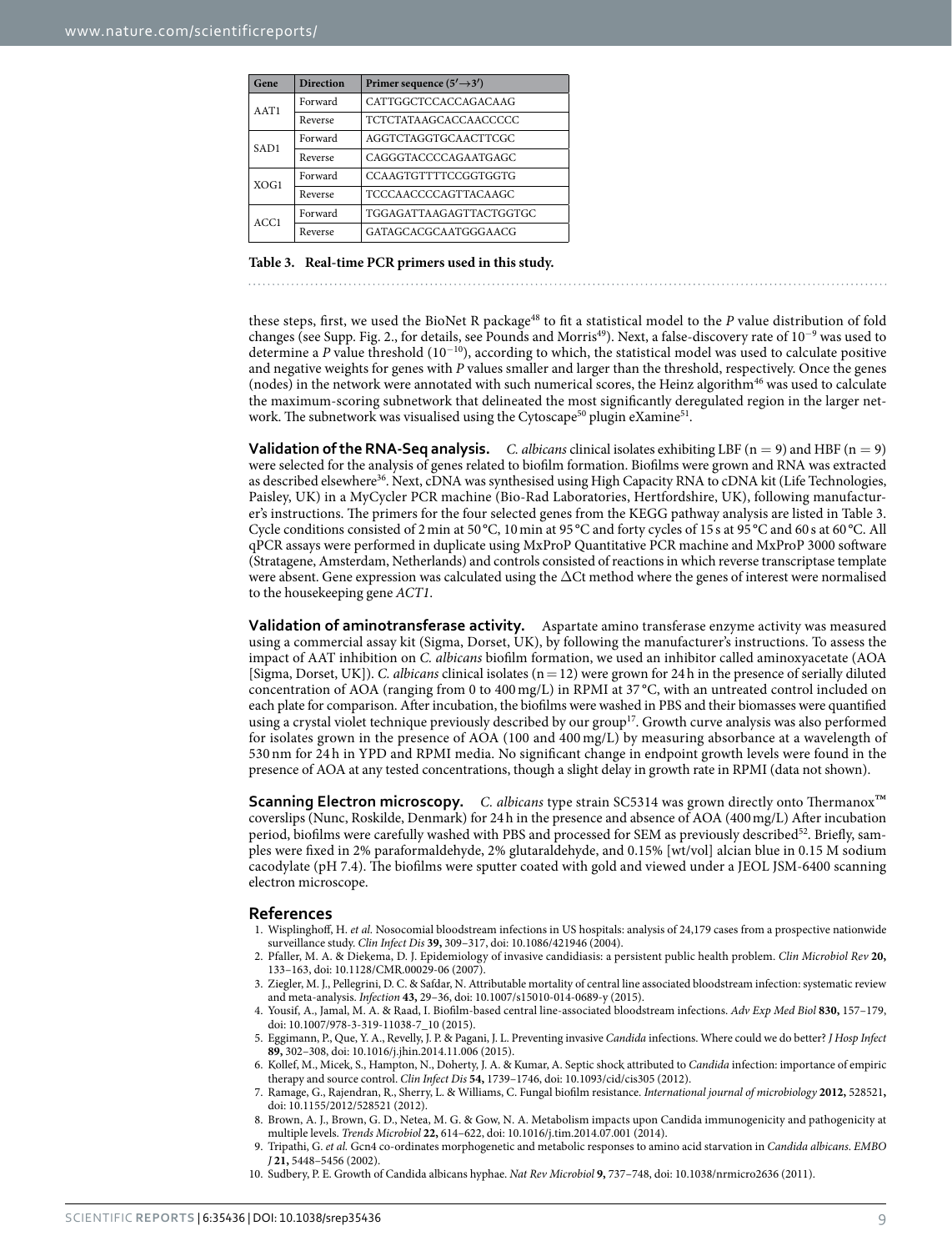- <span id="page-9-0"></span>11. Nobile, C. J. & Johnson, A. D. Candida albicans Biofilms and Human Disease. *Annual review of microbiology* **69,** 71–92, doi: 10.1146/ annurev-micro-091014-104330 (2015).
- <span id="page-9-1"></span>12. Nobile, C. J. *et al.* A recently evolved transcriptional network controls biofilm development in Candida albicans. *Cell* **148,** 126–138, doi: 10.1016/j.cell.2011.10.048 (2012).
- <span id="page-9-2"></span>13. Garcia-Sanchez, S. *et al. Candida albicans* biofilms: a developmental state associated with specific and stable gene expression patterns. *Eukaryotic cell* **3,** 536–545 (2004).
- <span id="page-9-3"></span>14. Lindsay, A. K. *et al.* Analysis of *Candida albicans* mutants defective in the Cdk8 module of mediator reveal links between metabolism and biofilm formation. *PLoS genetics* **10,** e1004567, doi: 10.1371/journal.pgen.1004567 (2014).
- <span id="page-9-4"></span>15. Tumbarello, M. *et al.* Biofilm production by *Candida* species and inadequate antifungal therapy as predictors of mortality for patients with candidemia. *Journal of clinical microbiology* **45,** 1843–1850, doi: 10.1128/JCM.00131-07 (2007).
- <span id="page-9-5"></span>16. Tumbarello, M. *et al.* Risk factors and outcomes of candidemia caused by biofilm-forming isolates in a tertiary care hospital. *PLoS One* **7,** e33705, doi: 10.1371/journal.pone.0033705 (2012).
- <span id="page-9-6"></span>17. Rajendran, R. *et al.* Biofilm formation is a risk factor for mortality in patients with *Candida albicans* bloodstream infection - Scotland, 2012-2013. *Clinical microbiology and infection: the official publication of the European Society of Clinical Microbiology and Infectious Diseases*, doi: 10.1016/j.cmi.2015.09.018 (2015).
- <span id="page-9-7"></span>18. Kanehisa, M. & Goto, S. KEGG: kyoto encyclopedia of genes and genomes. *Nucleic acids research* **28,** 27–30 (2000).
- <span id="page-9-8"></span>19. May, A. *et al.* metaModules identifies key functional subnetworks in microbiome-related disease. *Bioinformatics* **32,** 1678–1685, doi: 10.1093/bioinformatics/btv526 (2016).
- <span id="page-9-9"></span>20. Dittrich, M. T., Klau, G. W., Rosenwald, A., Dandekar, T. & Muller, T. Identifying functional modules in protein-protein interaction networks: an integrated exact approach. *Bioinformatics* **24,** i223–i231, doi: 10.1093/bioinformatics/btn161 (2008).
- <span id="page-9-10"></span>21. Kanehisa, M. & Goto, S. KEGG: Kyoto Encyclopedia of Genes and Genomes. *Nucleic acids research* **28,** 27–30, doi: 10.1093/ Nar/28.1.27 (2000).
- <span id="page-9-11"></span>22. Harris, M. A. *et al.* The Gene Ontology (GO) database and informatics resource. *Nucleic acids research* **32,** D258–D261, doi: 10.1093/ nar/gkh036 (2004).
- <span id="page-9-12"></span>23. Staab, J. F., Datta, K. & Rhee, P. Niche-specific requirement for hyphal wall protein 1 in virulence of Candida albicans. *PLoS One* **8,** e80842, doi: 10.1371/journal.pone.0080842 (2013).
- <span id="page-9-13"></span>24. Nobile, C. J., Nett, J. E., Andes, D. R. & Mitchell, A. P. Function of *Candida albicans* adhesin Hwp1 in biofilm formation. *Eukaryotic cell* **5,** 1604–1610, doi: 10.1128/EC.00194-06 (2006).
- <span id="page-9-14"></span>25. Granger, B. L. Insight into the antiadhesive effect of yeast wall protein 1 of *Candida albicans*. *Eukaryotic cell* **11,** 795–805, doi: 10.1128/EC.00026-12 (2012).
- <span id="page-9-15"></span>26. Moyes, D. L. *et al.* Candidalysin is a fungal peptide toxin critical for mucosal infection. *Nature* **532,** 64–68, doi: 10.1038/nature17625 (2016).
- <span id="page-9-16"></span>27. Ramage, G., Coco, B., Sherry, L., Bagg, J. & Lappin, D. F. *In vitro Candida albicans* biofilm induced proteinase activity and SAP8 expression correlates with *in vivo* denture stomatitis severity. *Mycopathologia* **174,** 11–19, doi: 10.1007/s11046-012-9522-2 (2012).
- <span id="page-9-17"></span>28. Santana, I. L. *et al.* Dietary carbohydrates modulate *Candida albicans* biofilm development on the denture surface. *PLoS One* **8,** e64645, doi: 10.1371/journal.pone.0064645 (2013).
- <span id="page-9-18"></span>29. Rajendran, R. *et al.* Extracellular DNA release confers heterogeneity in *Candida albicans* biofilm formation. *BMC microbiology* **14,** 303, doi: 10.1186/s12866-014-0303-6 (2014).
- <span id="page-9-19"></span>30. Yeater, K. M. *et al.* Temporal analysis of *Candida albicans* gene expression during biofilm development. *Microbiology* **153,** 2373–2385, doi: 10.1099/mic.0.2007/006163-0 (2007).
- <span id="page-9-20"></span>31. Schweizer, E. & Hofmann, J. Microbial type I fatty acid synthases (FAS): major players in a network of cellular FAS systems. *Microbiol Mol Biol Rev* **68,** 501–517, table of contents, doi: 10.1128/MMBR.68.3.501-517.2004 (2004).
- <span id="page-9-21"></span>32. Hernandez, R., Nombela, C., Diez-Orejas, R. & Gil, C. Two-dimensional reference map of *Candida albicans* hyphal forms. *Proteomics* **4,** 374–382, doi: 10.1002/pmic.200300608 (2004).
- <span id="page-9-22"></span>33. Xu, D. *et al.* Genome-wide fitness test and mechanism-of-action studies of inhibitory compounds in *Candida albicans*. *PLoS Pathog* **3,** e92, doi: 10.1371/journal.ppat.0030092 (2007).
- <span id="page-9-23"></span>34. Taff, H. T. *et al.* A *Candida* biofilm-induced pathway for matrix glucan delivery: implications for drug resistance. *PLoS Pathog* **8,** e1002848, doi: 10.1371/journal.ppat.1002848 (2012).
- <span id="page-9-24"></span>35. Zara, G. *et al.* FLO11 expression and lipid biosynthesis are required for air-liquid biofilm formation in a *Saccharomyces cerevisiae* flor strain. *FEMS Yeast Res* **12,** 864–866, doi: 10.1111/j.1567-1364.2012.00831.x (2012).
- <span id="page-9-25"></span>36. Sherry, L. *et al.* Biofilms formed by *Candida albicans* bloodstream isolates display phenotypic and transcriptional heterogeneity that are associated with resistance and pathogenicity. *BMC microbiology* **14,** 182, doi: 10.1186/1471-2180-14-182 (2014).
- <span id="page-9-26"></span>37. Ramage, G., Vande Walle, K., Wickes, B. L. & Lopez-Ribot, J. L. Standardized method for *in vitro* antifungal susceptibility testing of *Candida albicans* biofilms. *Antimicrob Agents Chemother* **45,** 2475–2479 (2001).
- <span id="page-9-27"></span>38. Ramage, G., Bachmann, S., Patterson, T. F., Wickes, B. L. & Lopez-Ribot, J. L. Investigation of multidrug efflux pumps in relation to fluconazole resistance in *Candida albicans* biofilms. *J Antimicrob Chemother* **49,** 973–980 (2002).
- <span id="page-9-28"></span>39. Martin, M. Cutadapt removes adapter sequences from high-throughput sequencing reads. *2011* **17,** doi: 10.14806/ej.17.1.200pp. 10-12 (2011).
- <span id="page-9-29"></span>40. Kopylova, E., Noe, L. & Touzet, H. SortMeRNA: fast and accurate filtering of ribosomal RNAs in metatranscriptomic data. *Bioinformatics* **28,** 3211–3217, doi: 10.1093/bioinformatics/bts611 (2012).
- <span id="page-9-31"></span>41. Edgar, R. C. Search and clustering orders of magnitude faster than BLAST. *Bioinformatics* **26,** 2460–2461, doi: 10.1093/ bioinformatics/btq461 (2010).
- <span id="page-9-32"></span>42. Dobin, A. *et al.* STAR: ultrafast universal RNA-seq aligner. *Bioinformatics* **29,** 15–21, doi: 10.1093/bioinformatics/bts635 (2013).
- <span id="page-9-33"></span>43. Anders, S., Pyl, P. T. & Huber, W. HTSeq–a Python framework to work with high-throughput sequencing data. *Bioinformatics* **31,** 166–169, doi: 10.1093/bioinformatics/btu638 (2015).
- <span id="page-9-34"></span>44. Love, M. I., Huber, W. & Anders, S. Moderated estimation of fold change and dispersion for RNA-seq data with DESeq2. *Genome biology* **15,** 550, doi: 10.1186/s13059-014-0550-8 (2014).
- <span id="page-9-30"></span>45. Inglis, D. O. *et al.* The *Candida* genome database incorporates multiple *Candida* species: multispecies search and analysis tools with curated gene and protein information for *Candida albicans* and *Candida glabrata*. *Nucleic acids research* **40,** D667–D674, doi: 10.1093/nar/gkr945 (2012).
- <span id="page-9-35"></span>46. Dittrich, M. T., Klau, G. W., Rosenwald, A., Dandekar, T. & Muller, T. Identifying functional modules in protein-protein interaction networks: an integrated exact approach. *Bioinformatics* **24,** I223–I231, doi: 10.1093/bioinformatics/btn161 (2008).
- <span id="page-9-36"></span>47. May, A. *et al.* metaModules identifies key functional subnetworks in microbiome-related disease. *Bioinformatics*, doi: 10.1093/ bioinformatics/btv526 (2015).
- <span id="page-9-37"></span>48. Beisser, D., Klau, G. W., Dandekar, T., Muller, T. & Dittrich, M. T. BioNet: an R-Package for the functional analysis of biological networks. *Bioinformatics* **26,** 1129–1130, doi: 10.1093/bioinformatics/btq089 (2010).
- <span id="page-9-38"></span>49. Pounds, S. & Morris, S. W. Estimating the occurrence of false positives and false negatives in microarray studies by approximating and partitioning the empirical distribution of p-values. *Bioinformatics* **19,** 1236–1242, doi: 10.1093/bioinformatics/btg148 (2003).
- <span id="page-9-39"></span>50. Shannon, P. *et al.* Cytoscape: A software environment for integrated models of biomolecular interaction networks. *Genome Res* **13,** 2498–2504, doi: 10.1101/Gr.1239303 (2003).